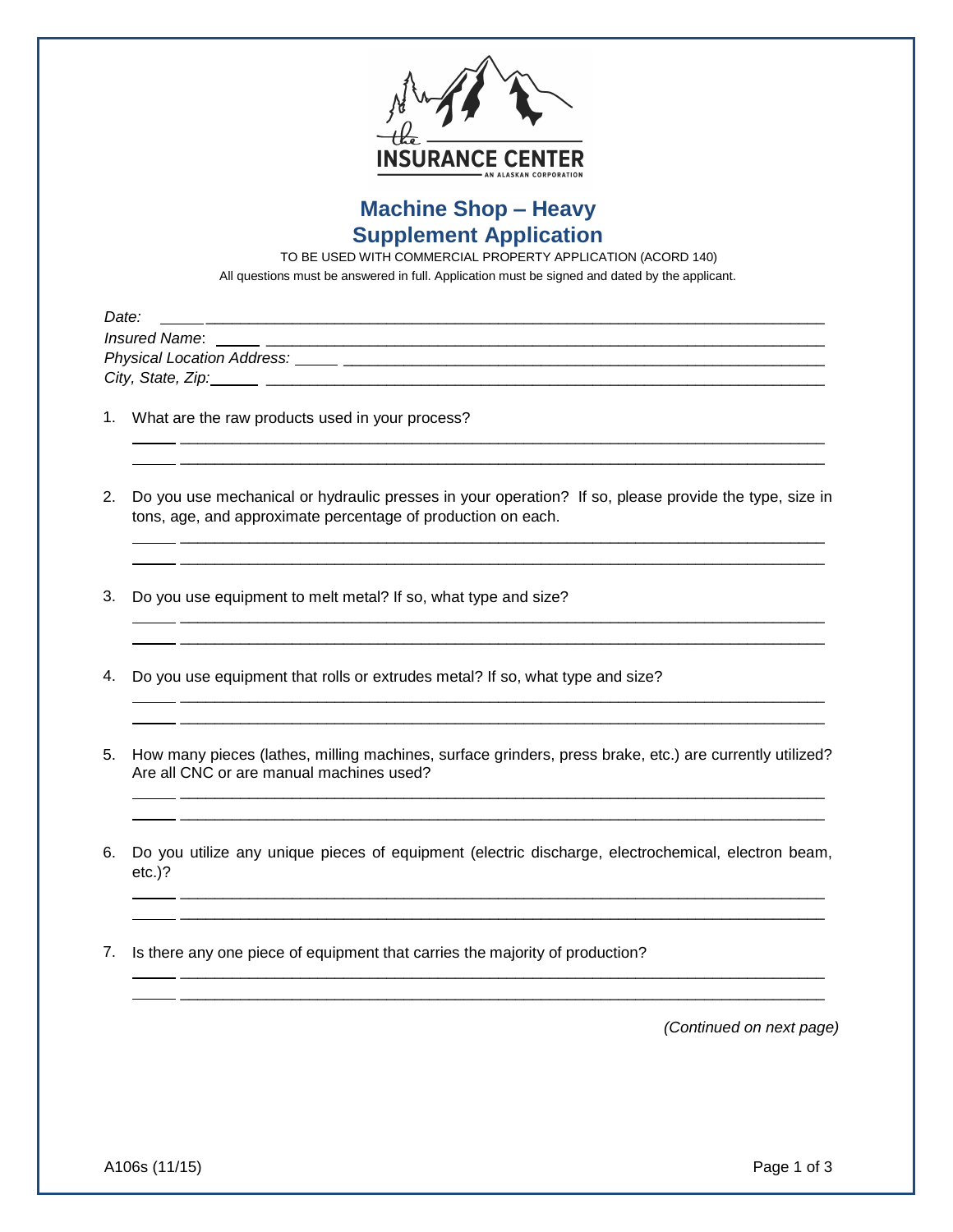- 8. Can you briefly describe the current maintenance practices for any of above equipment?
- 9. Is power generating equipment used at this facility? Please explain.

## **PLEASE READ BELOW AND COMPLETE SIGNATURE BLOCK ON LAST PAGE**

 \_\_\_\_\_\_\_\_\_\_\_\_\_\_\_\_\_\_\_\_\_\_\_\_\_\_\_\_\_\_\_\_\_\_\_\_\_\_\_\_\_\_\_\_\_\_\_\_\_\_\_\_\_\_\_\_\_\_\_\_\_\_\_\_\_\_\_\_\_\_\_\_\_\_\_ \_\_\_\_\_\_\_\_\_\_\_\_\_\_\_\_\_\_\_\_\_\_\_\_\_\_\_\_\_\_\_\_\_\_\_\_\_\_\_\_\_\_\_\_\_\_\_\_\_\_\_\_\_\_\_\_\_\_\_\_\_\_\_\_\_\_\_\_\_\_\_\_\_\_\_

 \_\_\_\_\_\_\_\_\_\_\_\_\_\_\_\_\_\_\_\_\_\_\_\_\_\_\_\_\_\_\_\_\_\_\_\_\_\_\_\_\_\_\_\_\_\_\_\_\_\_\_\_\_\_\_\_\_\_\_\_\_\_\_\_\_\_\_\_\_\_\_\_\_\_\_ \_\_\_\_\_\_\_\_\_\_\_\_\_\_\_\_\_\_\_\_\_\_\_\_\_\_\_\_\_\_\_\_\_\_\_\_\_\_\_\_\_\_\_\_\_\_\_\_\_\_\_\_\_\_\_\_\_\_\_\_\_\_\_\_\_\_\_\_\_\_\_\_\_\_\_

I have reviewed this application for accuracy before signing it. As a condition precedent to coverage, I hereby state that the information contained herein is true, accurate and complete and that no material facts have been omitted, misrepresented or misstated. I know of no other claims or lawsuits against the applicant and I know of no other events, incidents or occurrences which might reasonably lead to a claim or lawsuit against the applicant. I understand that this is an application for insurance only and that completion and submission of this application does not bind coverage with any insurer.

**IMPORTANT NOTICE:** As part of our underwriting procedure, a routine inquiry may be made to obtain applicable information concerning character, general reputation, personal characteristics, and mode of living. Upon written request, additional information as to the nature and scope of the report, if one is made, will be provided.

## **FRAUD STATEMENT FOR THE STATE(S) OF:**

**Alabama, Alaska, Arizona, Arkansas, California, Connecticut, Delaware, District of Columbia, Georgia, Idaho, Illinois, Indiana**, **Iowa, Louisiana**, **Massachusetts**, **Michigan**, **Minnesota, Mississippi**, **Missouri**, **Montana**, **Nebraska**, **Nevada, New Hampshire**, **North Carolina**, **North Dakota**, **Rhode Island, South Carolina**, **South Dakota**, **Texas**, **Utah**, **Vermont**, **West Virginia**, **Wisconsin**, **Wyoming**: Any person who knowingly presents a false or fraudulent claim for payment of a loss or benefit or knowingly presents false information in an application for insurance is guilty of a crime and may be subject to fines and confinement in prison.

**Colorado:** It is unlawful to knowingly provide false, incomplete, or misleading facts or information to an insurance company for the purpose of defrauding or attempting to defraud the company. Penalties may include imprisonment, fines, denial of insurance, and civil damages. Any insurance company or agent of an insurance company who knowingly provides false, incomplete, or misleading facts or information to a policyholder or claimant for the purpose of defrauding or attempting to defraud the policyholder or claimant with regard to a settlement or award payable from insurance proceeds shall be reported to the Colorado Division of Insurance within the Department of Regulatory Agencies.

**Florida:** Any person who knowingly and with intent to injure, defraud or deceive any insurer files a statement of claim or an application containing any false, incomplete, or misleading information is guilty of a felony of the third degree.

**Hawaii:** Intentionally or knowingly misrepresenting or concealing a material fact, opinion or intention to obtain coverage, benefits, recovery or compensation when presenting an application for the issuance or renewal of an insurance policy or when presenting a claim for the payment of a loss is a criminal offense punishable by fines or imprisonment, or both.

**Kansas:** Any person who commits a fraudulent insurance act is guilty of a crime and may be subject to restitution, fines and confinement in prison. A fraudulent insurance act means an act committed by any person who, knowingly and with intent to defraud, presents, causes to be presented or prepares with knowledge or belief that it will be presented to or by an insurer, purported insurer or insurance agent or broker, any written, electronic, electronic impulse, facsimile, magnetic, oral or telephonic communication or statement as part of, or in support of, an application for insurance, or the rating of an insurance policy, or a claim for payment or other benefit under an insurance policy, which such person knows to contain materially false information concerning any material fact thereto; or conceals, for the purpose of misleading, information concerning any fact material thereto.

**Kentucky, Ohio, Pennsylvania:** Any person who knowingly and with intent to defraud any insurance company or other person files an application for insurance containing any materially false information or conceals, for the purpose of misleading, information concerning any fact material thereto commits a fraudulent insurance act, which is a crime.

**Maine, Tennessee, Virginia, Washington:** It is a crime to knowingly provide false, incomplete or misleading information to an insurance company for the purpose of defrauding the company. Penalties may include